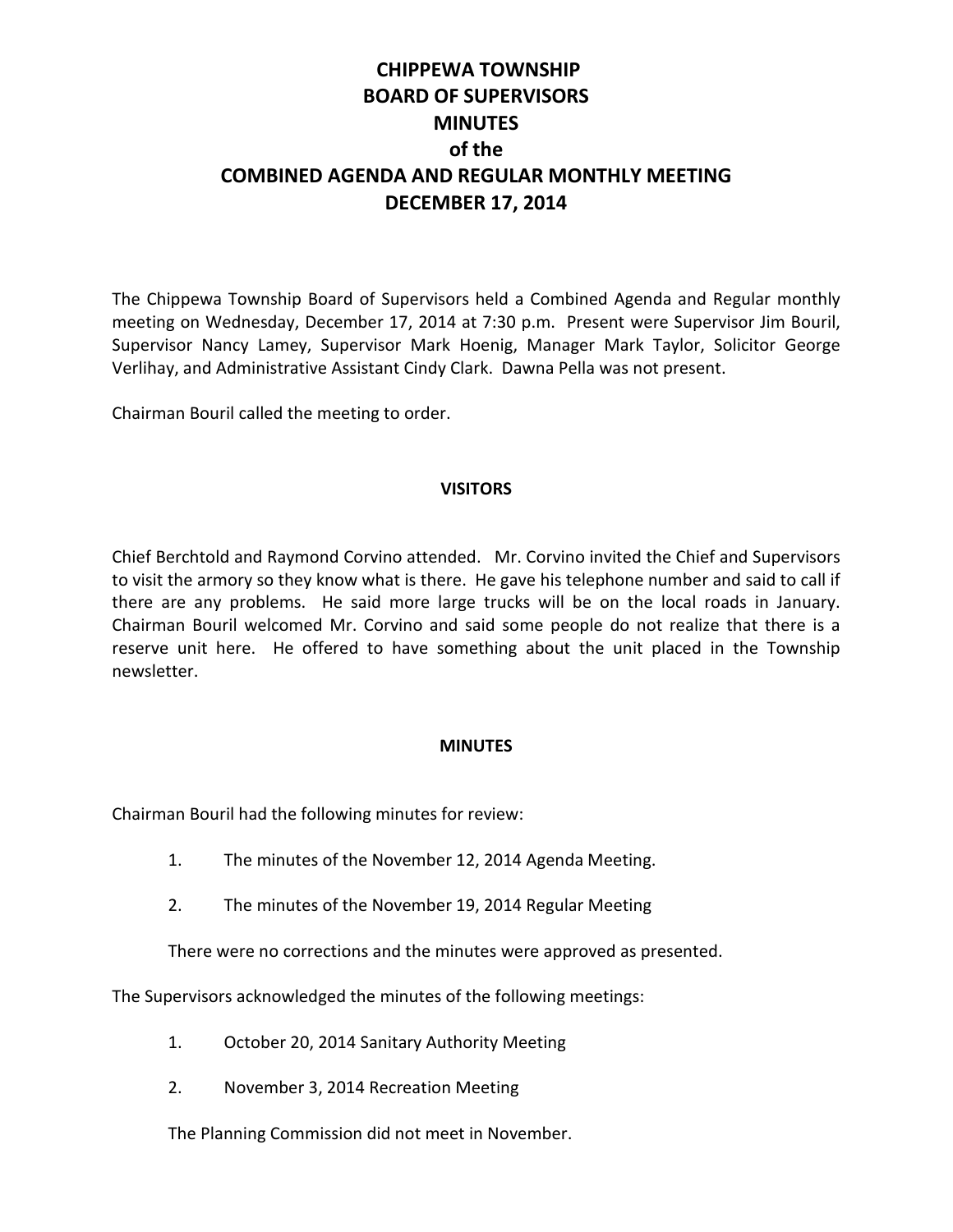# **ITEMS TO BE ACTED ON**

The following item was presented by Township Manager Mark Taylor for action:

## 1. R. L. Jones Subdivision:

Manager Taylor said this is a simple lot line removal for the subdivision, combining lots 31 and 32 at Waterside Estates. This revision was made so that a home Mr. Jones wants to build could be accommodated. The Planning Commission recommends approval.

**MS. LAMEY MOVED TO APPROVE** this lot line removal. **MR. HOENIG** seconded the motion and with no further discussion the motion passed.

## **REPORTS**

Chairman Bouril had the following November reports for review:

- 1. Financial Report
- 2. Police Department Report
- 3. Road Department Report
- 4. Wage Tax/OPT Report
- 5. Real Estate Tax Report
- 6. Zoning Report
- 7. Code Enforcement Officer's Report

(We did not receive a November report from the Fire Department)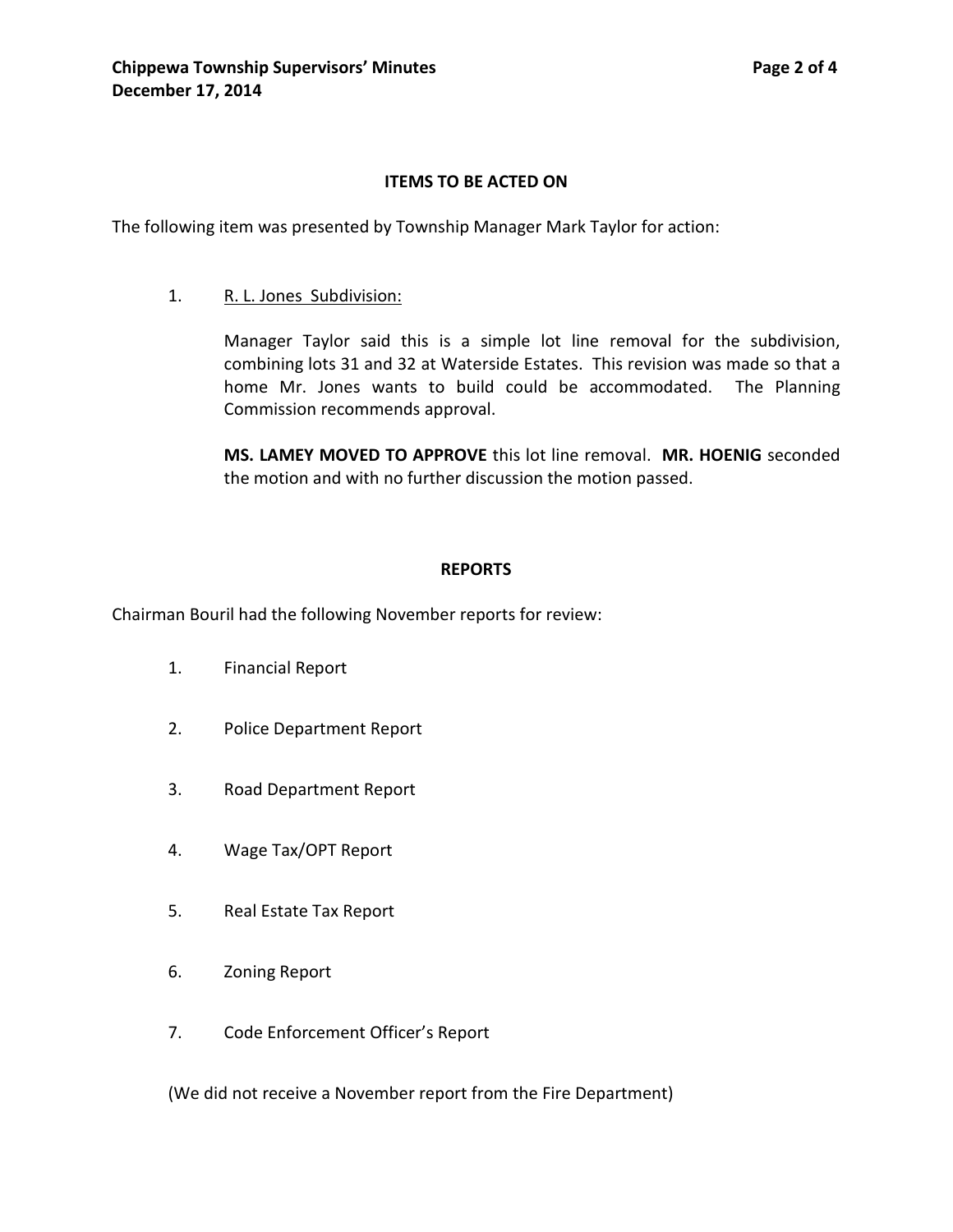## **MANAGER'S REPORT**

Manager Taylor had the following items listed on the agenda for discussion:

#### 1. Ordinance #248:

Manager Taylor explained that he had asked Solicitor Verlihay to look into this ordinance. It deals with the PSATS unemployment compensation group trust.

Mr. Taylor said that the Supervisors can discuss passage of this ordinance at the Reorganization Meeting on January  $5<sup>th</sup>$ , and he asked the Supervisors what time they would like to hold the Reorganization meeting on the 5th.

**MS. LAMEY MOVED TO HOLD** the annual Reorganization meeting at 8:30 a.m. on January 5, 2015. **MR. BOURIL** seconded this motion and without further discussion the motion passed.

Mr. Taylor said that since the meeting time is now set, Attorney Verlihay can now take care of placing the ad regarding the adoption of Ordinance #248 at 8:30 a.m. on January  $5<sup>th</sup>$  in the newspaper.

2. Deputy Real Estate and Delinquent Tax Collector:

Manager Taylor noted that Linda Rawding provided the Supervisors with a letter of recommendation for Thomas Householder who is the tax collector for Darlington Township. Mr. Taylor said that Mr. Householder knows the tax program and could fill in in the event of Linda Rawding's absence. This position will be listed on the new 2015 sheet that will be handled on January  $5<sup>th</sup>$ .

3. Reorganization meeting:

Mr. Taylor distributed packets concerning the Reorganization meeting to the Supervisors. It contained the 2014 list of positions/liaisons, etc. and a blank form to be filled in with names for the positions for 2015. He said that the new 2015 list of people will include a deputy tax collector, as discussed above. Chairman Bouril said that if anyone feels that names should be changed for 2015, to let him know.

#### **MISCELLANEOUS**

Mr. Taylor said that Pam Varga recently advised him that the Allegheny Mountain rescue group will conduct a training session at Sahli Nature Park on January  $4<sup>th</sup>$ . This is the only recognized rescue dog training group in Pennsylvania. This is a non-profit group. Pam, along with Diane Manning will be in the park on the  $4<sup>th</sup>$  to assist with the training, to fix lunch and to take photos.